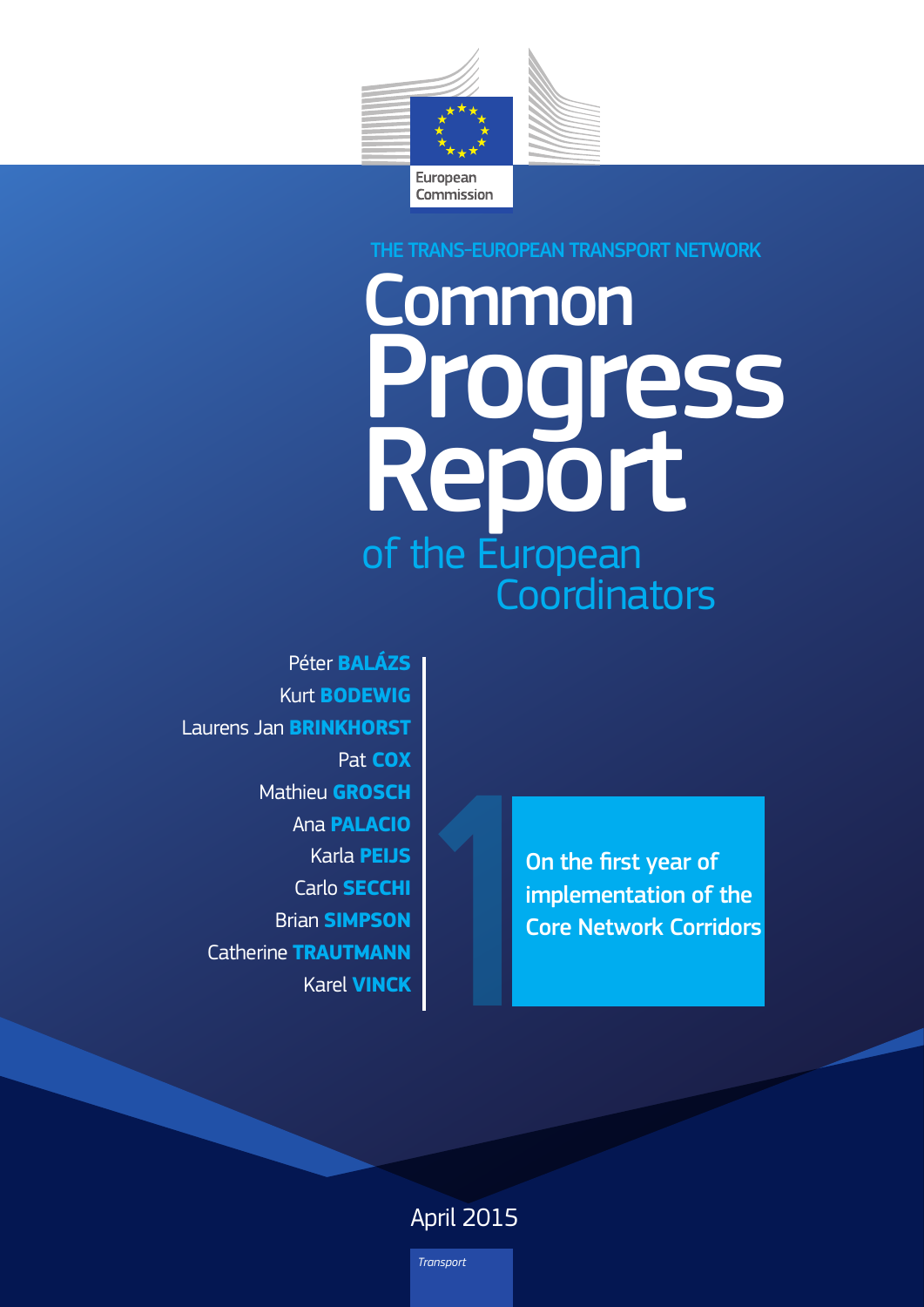This report only represents the opinion of the European Coordinators and does not prejudge the official position of the European Commission.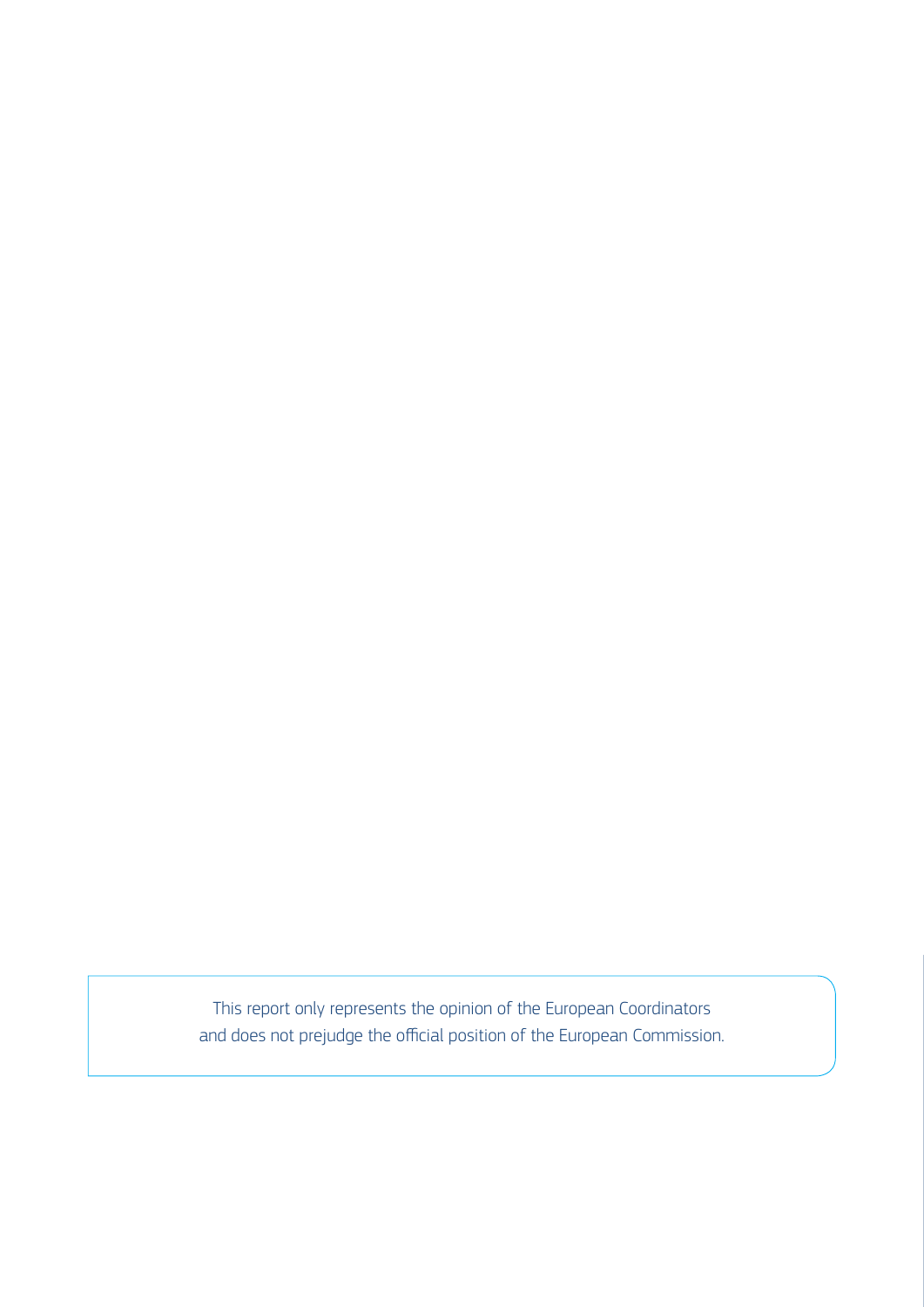# Common<br>Progress Report THE TRANS-EUROPEAN TRANSPORT NETWORK

of the European **Coordinators** 

Péter **BALÁZS** Kurt **BODEWIG** Laurens Jan **BRINKHORST** Pat **COX** Mathieu **GROSCH** Ana **PALACIO** Karla **PEIJS** Carlo **SECCHI** Brian **SIMPSON** Catherine **TRAUTMANN** Karel **VINCK**

On the first year of On the first year of<br>implementation of the<br>Core Network Corridors

Brussels April 2015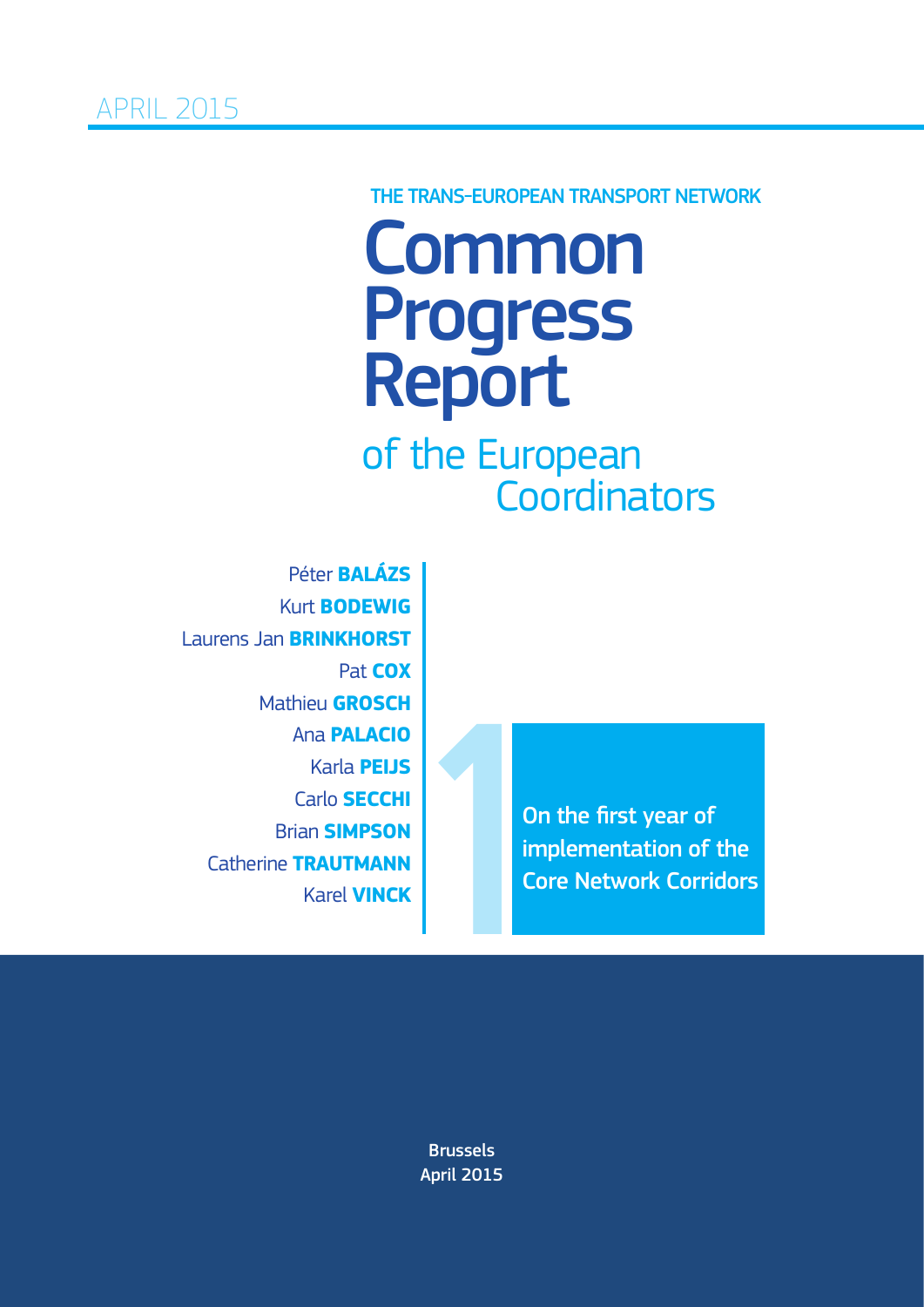### **TABLE OF CONTENTS**

| CHALLENGES FACED IN 2014 - A SUCCESSFUL START OF THE CORE NETWORK CORRIDORS 7 |  |
|-------------------------------------------------------------------------------|--|
|                                                                               |  |
|                                                                               |  |
|                                                                               |  |
|                                                                               |  |
|                                                                               |  |
|                                                                               |  |
|                                                                               |  |
|                                                                               |  |
|                                                                               |  |
|                                                                               |  |
|                                                                               |  |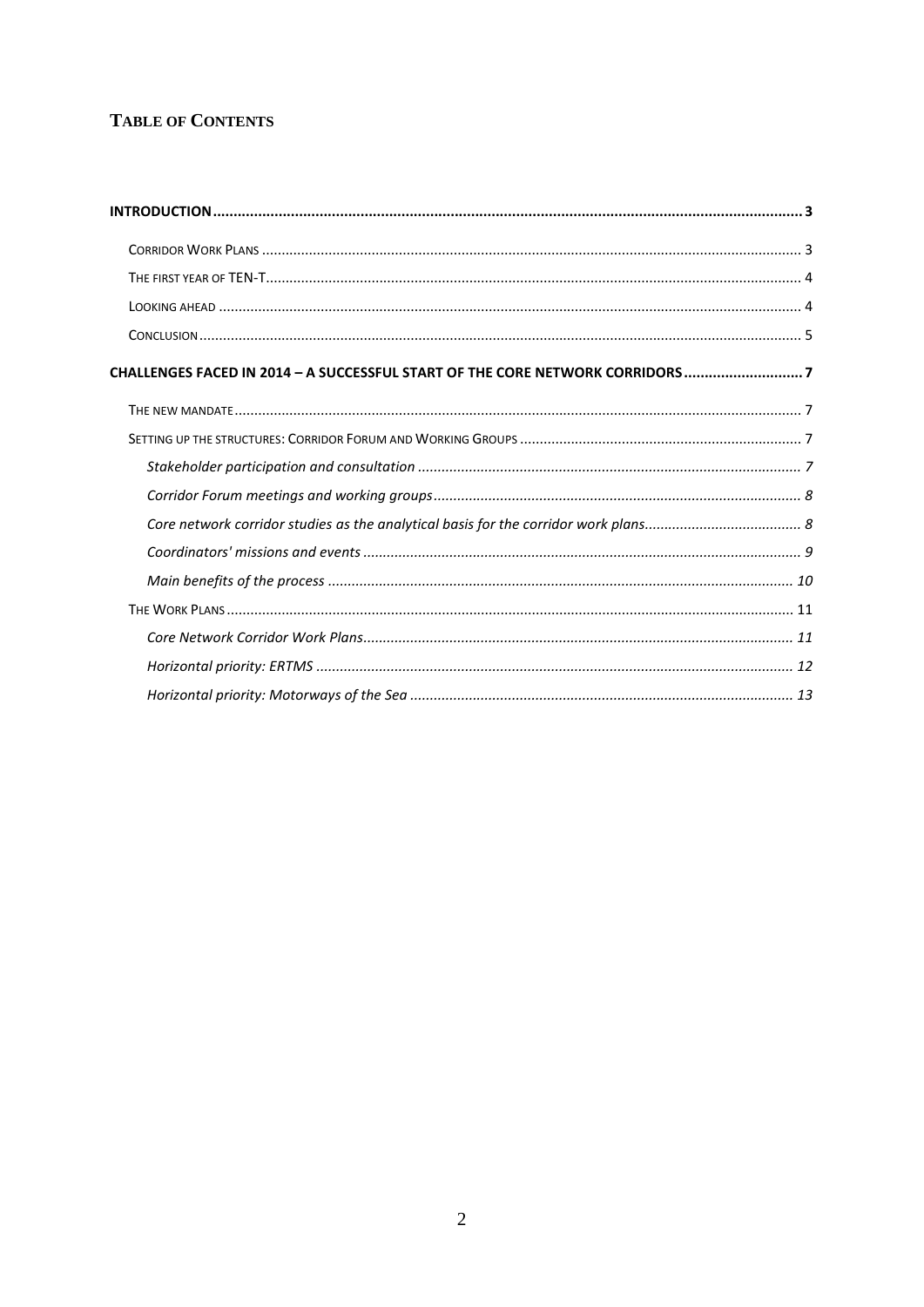#### <span id="page-4-0"></span>**INTRODUCTION**

Transport is a policy pillar that can make a vital contribution to boosting the long-term competitiveness, sustainable growth and development of the internal market and the wider European economy. Efficiency improvements in the transport of people and goods within the internal market and between it and the wider world, enhanced deployment of intelligent transport systems and the greening of the sector and its infrastructure are key elements of the new TEN T policy. Short to medium term capital investment in transport infrastructure and systems generate a considerable direct and indirect employment effect at a time when joblessness remains stubbornly high in so many EU economies. Additionally, technological and systems innovation can be expected to foster the development of supporting business ecosystems specialising in the servicing and management of the ICT and sustainability challenges identified.

The Member States and the European Parliament agreed upon a new framework for transport infrastructure at the end of 2013: Guidelines for the development of the trans-European transport network and the Connecting Europe Facility. These two Regulations are an ambitious package that shall provide industry, business and citizens with a fully functional network, combining all transport modes for swift services, uniting Europe from north to south and from east to west, creating the backbone so much needed for continued economic growth and prosperity.

The Regulation has established clear implementation instruments: Core Network Corridors and European Coordinators. The concept of the core network corridors is as an instrument that acts as the centre of gravity around which our work on modal integration, interoperability and coordinated development of infrastructure orbits. Nine geographical Core Network Corridors define the Core Network of the TEN-T; the two horizontal Corridors – the interoperable train safety system ERTMS and Motorways of the Sea (MoS) support network optimization. Coherence between these vertical and horizontal Corridors – and their Coordinators – is crucial and on-going.

#### <span id="page-4-1"></span>**Corridor Work Plans**

The process that will lead to implementation of the Corridors has been laid down in a detailed manner and gives clear direction on what needs to be done to realise the work plans foreseen. This has been followed up by the decision of the European Commission of March 2014 to appoint European Coordinators for each of the Core Network Corridors, ERTMS and MoS.

The Corridor work plans are grounded in the collaborative efforts of the Member States and neighbouring countries, assisted by the European Commission and associated agencies, external contractors and chaired by the European Coordinator. They have been elaborated over the course of four consultative Corridor Forums, working group meetings in 2014 and the Corridor studies, and have benefitted progressively from the input of numerous stakeholders.

The work done to date represents an important milestone in terms of defining the nature and the scale of the challenge that separately and collectively we are summoned to address in order to realise the objectives that have been set as a matter of common interest and shared responsibility. The work plans contain Transport Market Studies and Corridor specific recommendations. They address obstacles of physical, organizational and regulatory nature and propose ways to solve those.

Work plans reflect a benchmark of each Core Network Corridor, identifying where they fail to meet the criteria as defined by the regulation. They describe the process to meet these standards. This stage marks the end of the beginning as the governance system pivots from the definition and design phase, through the approval to the implementation phase. These work plans are now at the point of adoption. The different work plans contain a genuinely common vision for transport infrastructure, shared by all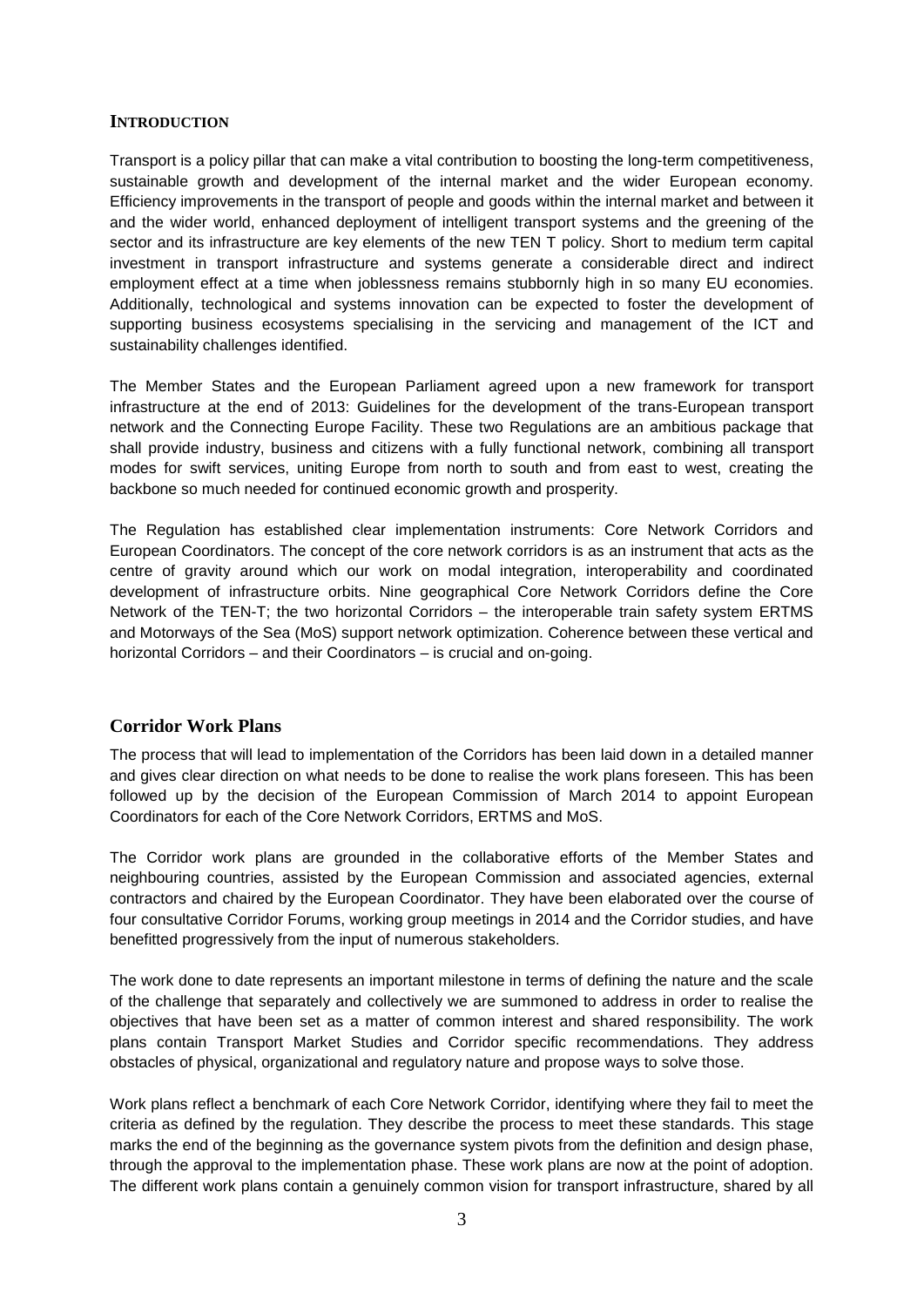Member States. This permits all relevant policy and infrastructure actors to move away from purely political choices and to base the network on solid grounds, linked to traffic flows between the main demographic and economic centres of interest – a shift from individual projects and nodes to Core Network Corridors and intermodal urban nodes - from national patchworks to a pan-European network.

#### <span id="page-5-0"></span>**The first year of TEN-T**

Last year, 2014, was a successful start for the nine core network corridors and the related horizontal priorities. We are pleased to report that major milestones have been achieved in terms of analysis of the corridors and most importantly in terms of involvement and co-ownership of the Corridor process by a wide variety of stakeholders. The various studies, events, visits and bilateral exchanges have yielded the main outcome of this year namely - the approval of the work plans. With the full commitment and recognition that has been received for the work plans from Member States, we now have a reliable basis for our future work as European Coordinators.

The European Coordinators not only have worked separately but also collectively have met as a college of coordinators on several occasions in 2014 and 2015. The purpose of these meetings was to ensure consistency and coherence across the separate work plans. A meeting was held at the European Investment Bank in Luxembourg in January 2015 to reflect on how traditional and innovative financial instruments may apply to the corridor logic. Last September the Italian Presidency invited European Coordinators to address the informal transport council meeting in Milan. Having regard to the multiple corridors that cross given Member States, since the submission of work plans and prior to their final adoption, meetings at ministry and ministerial level between all the appropriate coordinators have taken place in Berlin and Paris. These have been both positive and productive. Further such initiatives are foreseen.

We would like to take this opportunity to thank all those organisations and public officials who contributed such valuable time and insights to this challenging and complex exercise.

The approval of the work plan is however not the end of this process. On the contrary, it is only the start of a very interesting path to be travelled together with Member States and all other relevant stakeholders in order to realise the nine core network Corridors, to ensure the full deployment of ERTMS, and to fulfil the ambitions of the Motorways of the Sea.

#### <span id="page-5-1"></span>**Looking ahead**

The work plans as adopted are a first iteration, a point of departure that will require deeper exploration and refinement over the coming period. While this initial step establishes corridor alignment and identifies consistency and gaps with EU Guidelines, qualitative and innovative elements of a more complex character need to be further elaborated. In line with the Regulation a second iteration of the work plans will be prepared in 2016.

The focus on European added value and assessing and addressing cross border gaps, bottlenecks and deficiencies along the corridors will remain central. In addition the intention is progressively to encourage, integrate and blend other innovations through transport policy initiatives such as, for example, smart and sustainable urban transport, green corridors and intelligent traffic management systems. Investigation of interoperability and intermodality as core concepts for the development of urban nodes, ports, airports, rail-road terminals and inland waterways will be intensified. Further analysis and efforts will be undertaken regarding the environmental impact of corridor implementation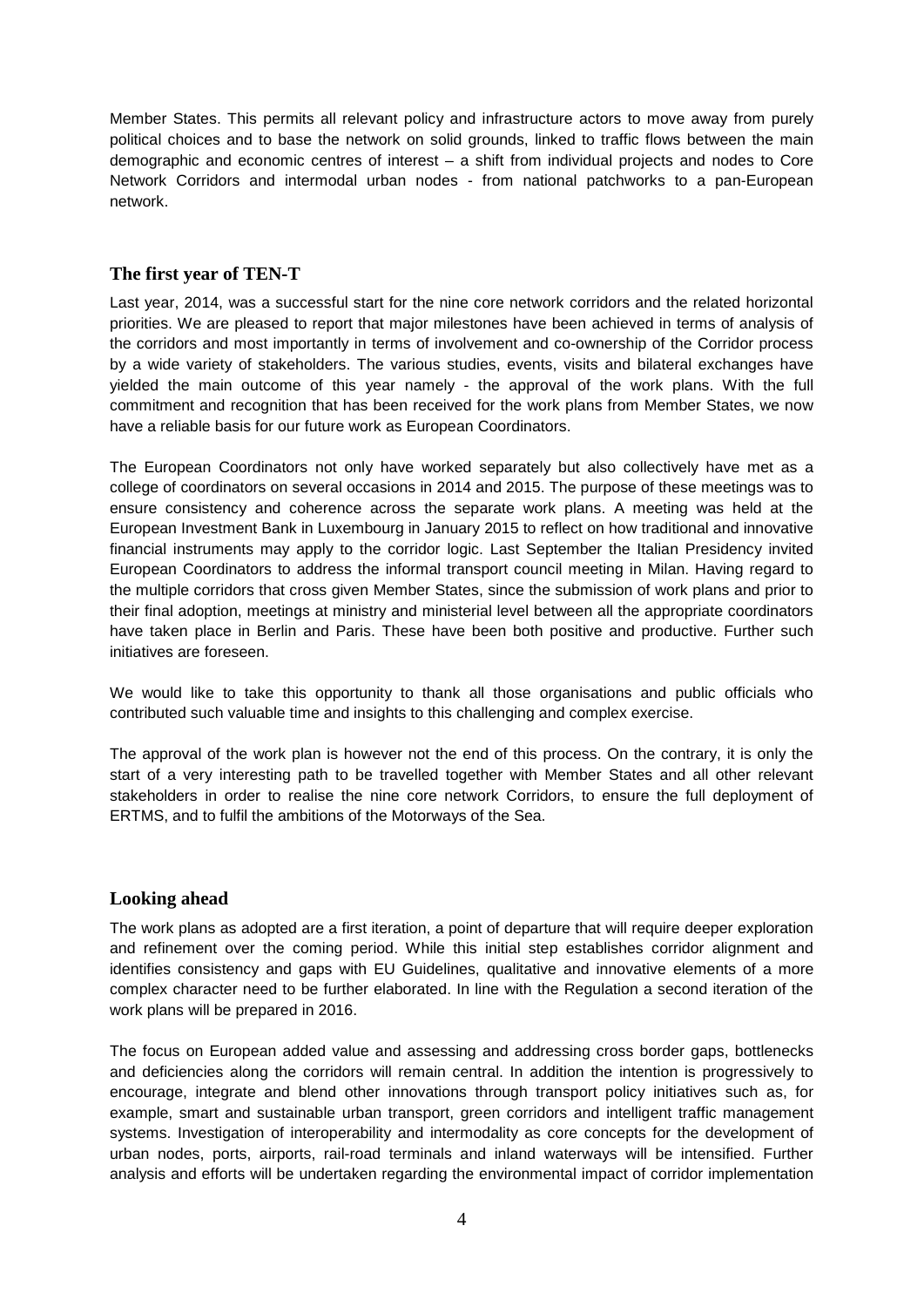concerning noise pollution, the emission of greenhouse gases and their contribution more widely to combatting climate change. Systems innovation together with greater investment in transport infrastructure can address not just technical challenges but also can permit European industry and services to become global frontrunners for example in the use of digitalisation, automated vehicles and alternative fuels for transport. The core network corridors, the iterative work plans and the role of coordinators, taken together, are vital implementation instruments to facilitate and encourage this process.

There is a strong commitment to learning by doing through the exchange of best practice. A March 2015 conference held in Innsbruck heard presentations from leading transport infrastructure projects in the EU. Discussion focused on best practices such as dedicated organisational structures, the establishment of special purpose vehicles, the alignment of public procurement rules on cross border projects and authorisation procedures. In addition the seven Ministers of Transport of the Alpine Region and the European Commissioner for Transport signed a joint declaration there. This aims to reinforce the Alps as a macro region and to contribute to the future delivery of appropriate Pan-Alpine strategies connected to the logic of Core Network Corridors.

A key distinction between the coordination function now and in the past is the underpinning of the Connecting Europe Facility (CEF) whose greater financial resources enhance the grant based funding available to encourage corridor work plan implementation. Pending the completion of detailed internal and external evaluation, the outcome of the first call for proposals under the CEF is awaited. The call has been oversubscribed by more than three to one. This indicates both the pent up demand for infrastructure investment and also reveals the perceived investment needs of the respective project promoters. Mobilising additional sources of finance is an imperative. In addition to CEF grants it is hoped that some projects will be able to avail of funding from the European Fund for Strategic Investments (EFSI), as proposed by the European Commission's Investment Plan for Europe. The mobilisation of private finance, the use of innovative financial instruments and the blending of funding options have been discussed by the College of Coordinators. These discussions have been greatly assisted by the work of Coordinators Bodewig and Secchi and former Commission Vice-President Christophersen, whose policy paper will be transmitted to and discussed by the Transport Council of Ministers in June 2015. Implementing corridor work plans will require a judicious mix between 'quick wins' and identifying sustainable finance for longer term projects with time horizons stretching out to 2030 and beyond.

Rome was not built in a day. It will take time to realise the extent and depth of the ambitions set forth in the corridor work plans. A good start has been made but much more remains to be done.

#### <span id="page-6-0"></span>**Conclusion**

The corridor logic now being embarked on should aim to find sufficient common cause to make the best use of the investments now planned across regional and national boundaries. It will require vision and leadership that is willing to challenge the inherited diversity from which it starts. As coordinators, we are willing to encourage and assist such an endeavour, to help start and to accompany the policy journey towards defining and delivering the appropriate policy software, the kind of accompanying and flanking measures that can help to optimise the infrastructure investments now contemplated. This cannot be done from the outside. It will not happen because 'Brussels' wants it. It can only happen and succeed if the relevant national and regional political and administrative authorities want it to happen and commit themselves to take the necessary steps. The Core Network Corridor concept, the Corridor Forum and the Coordinator can facilitate but not dictate such an engagement.

There is now real momentum. We have a policy - the TEN-T Guidelines. We have a budget - the Connecting Europe Facility and the possibility of additional parallel innovative financial instruments.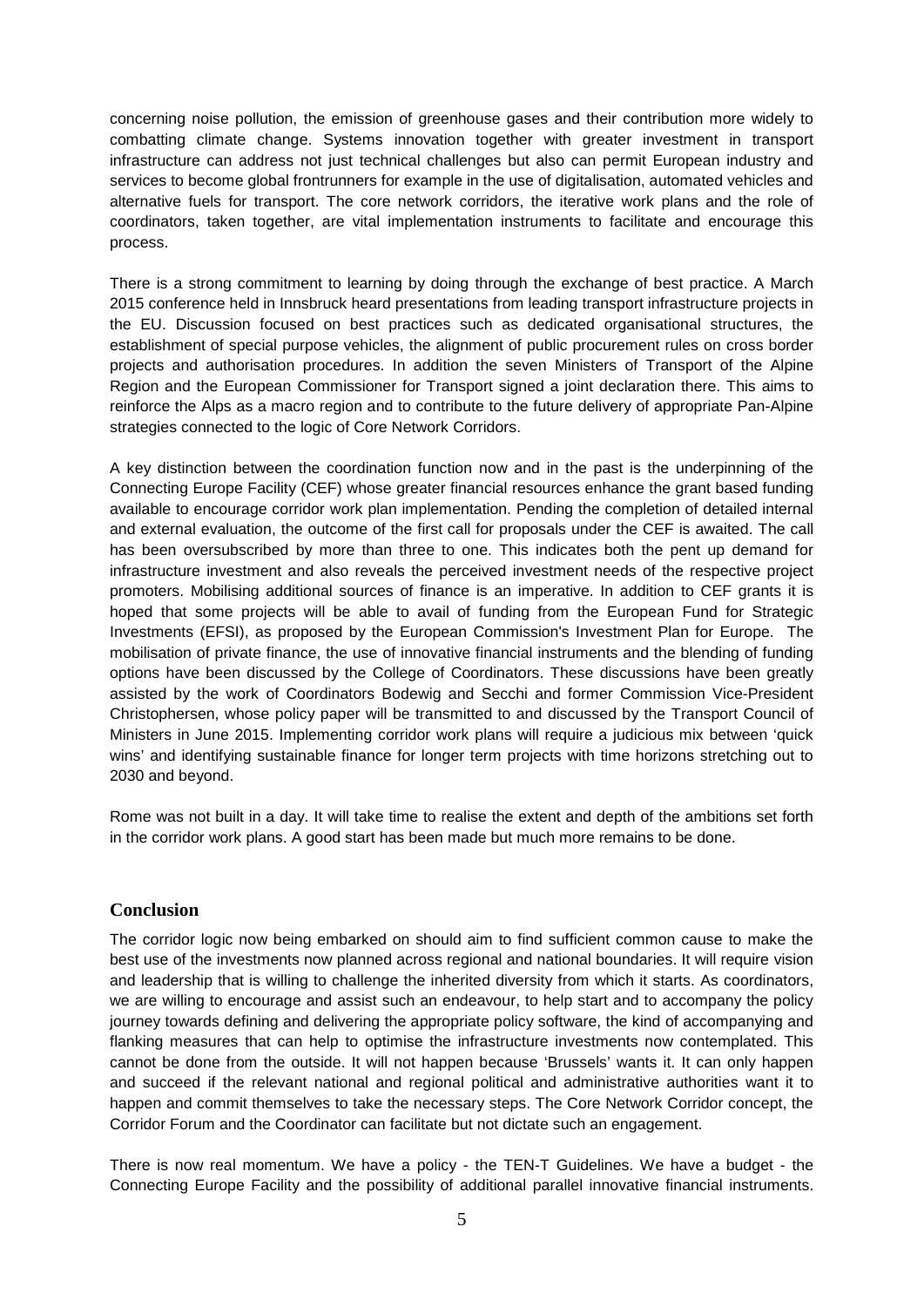We have implementation instruments - the corridors, Coordinators and work plans. And crucially - we have political consensus for each of these things founded in an EU Regulation. Now we need to move from design to delivery. This will happen through the work plans that Member States have approved recently. We have identified critical gaps that unaddressed could prevent the brighter future for mobility and connectivity which beckons. We share this unique opportunity together to build something lasting and substantial, for the common good and for the betterment of the lives and chances of our citizens, on a scale and with a vision unmatched in the European Union's past. We have the vision, the targets and the motivation. It is time get on with the work.

Péter Balázs, European Coordinator for the North Sea – Mediterranean Corridor Kurt Bodewig, European Coordinator for the Baltic - Adriatic Corridor Laurens-Jan Brinkhorst, European Coordinator for the Mediterranean Corridor Pat Cox, European Coordinator for the Scandinavian Mediterranean Corridor Mathieu Grosch, European Coordinator for the Orient/East-Med Corridor Ana Palacio, European Coordinator for the Rhine - Alpine Corridor Karla Peijs, European Coordinator for the Rhine - Danube Corridor Carlo Secchi, European Coordinator for the Atlantic Corridor Brian Simpson, European Coordinator for Motorways of the Sea Catherine Trautmann, European Coordinator for the North Sea - Baltic Corridor Karel Vinck, European Coordinator for the European Rail Traffic Management System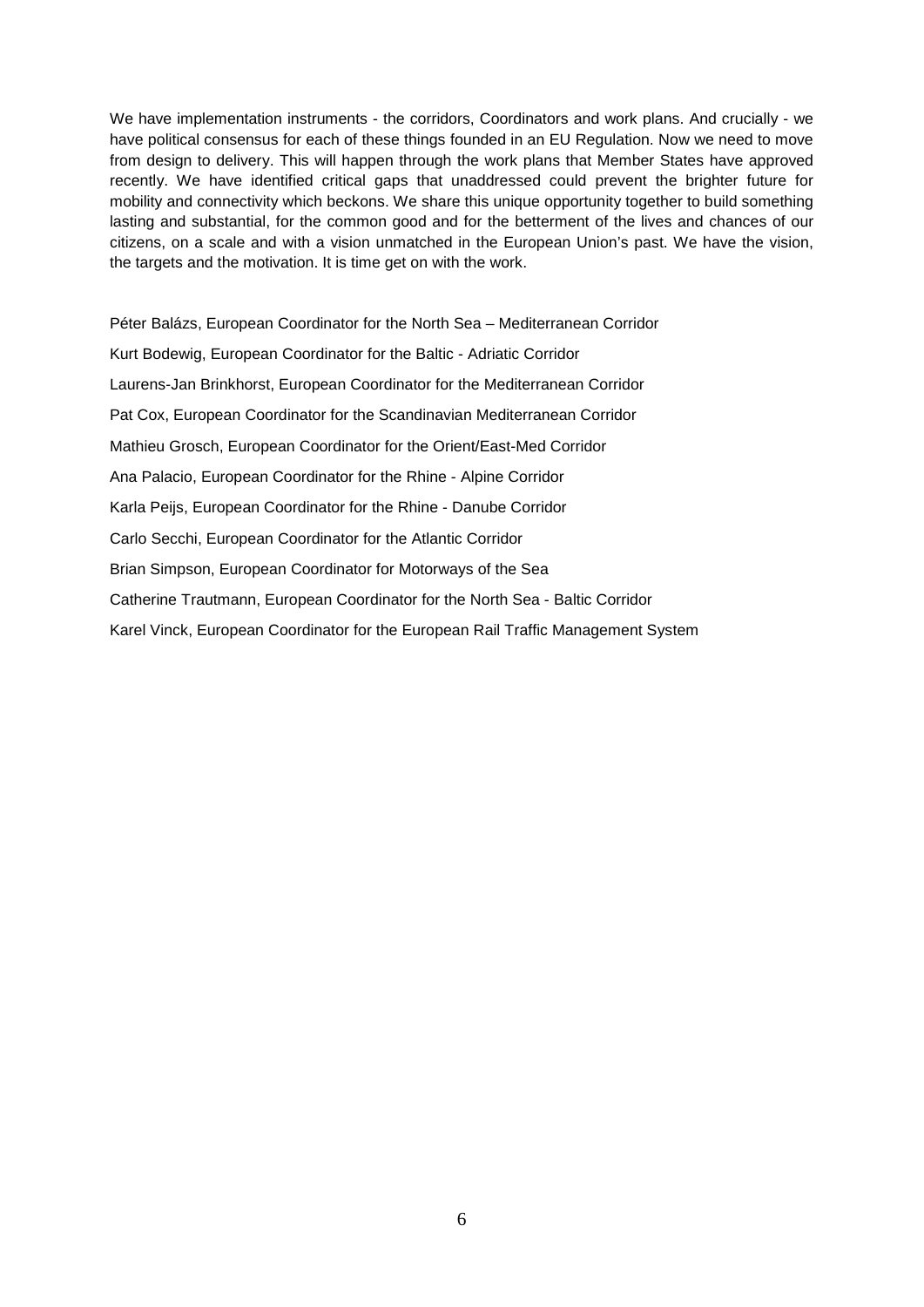#### <span id="page-8-0"></span>**CHALLENGES FACED IN 2014 – A SUCCESSFUL START OF THE CORE NETWORK CORRIDORS**

#### <span id="page-8-1"></span>**The new mandate**

The new legislative framework has foreseen a reinforced mandate for the European Coordinators, with new tasks and a concrete timeline. Nine core network corridors have been defined, each of them involving between four and nine different Member States and featuring the full range of transport modes. The Commission appointed the [1](#page-8-4)1 Coordinators in March 2014<sup>1</sup>, giving every Coordinator a precise mission for a four year period. Nine Coordinators coordinate action along the nine Core Network Corridors and two Coordinators deal with two horizontal priorities: the European Rail Traffic Management System (ERTMS) and Motorways of the Sea (MoS).

Among the key tasks for 2014 has been the setting up a Corridor Forum for each of the Corridors, and of Working Groups. In addition, the Coordinators were requested to prepare a Work Plan for each of the Corridors and – following consultation within the Corridor Forum – to submit it by 22 December 2014 to the Member States concerned for their approval.

This new set-up of the Corridors defines a much broader context than the former Priority Projects. It means hugely increasing challenges for the identification and implementation of projects as well as attractive prospects for seamless transport of high quality across the modes, to the benefit of commercial and private infrastructure users. Enormous investment efforts are needed to get there. The target of completing the core network by 2030 can be reached only with the firm commitment of all those responsible.

The European Coordinators started their mandates in either March or June 2014, after being heard by the European Parliament. The Coordinators have much appreciated the confidence Member States put in them when giving their formal agreement to their designation. Strong support provided by the European Commission is present – both in terms of administrative matters and of substance. The Directorate-General for Mobility and Transport (DG MOVE), in cooperation with the Innovation and Networks Agency (INEA), the Directorate General for Regional Policy (DG REGIO) and the European Investment Bank (EIB) are a vital pillar for the Corridor work.

#### <span id="page-8-2"></span>**Setting up the structures: Corridor Forum and Working Groups**

#### <span id="page-8-3"></span>*Stakeholder participation and consultation*

The ambitious objective of completing the core network and its Corridors by 2030 can only be achieved by involving and closely cooperating with a wide range of relevant stakeholders. The creation of ownership in this inclusive process is fundamental. Therefore, a wide variety of relevant stakeholders was identified and involved in the corridor activities throughout 2014. These players included:

- Member States representatives;
- Representatives of infrastructure managers/authorities (all transport modes);
- Regions, EU macro-regions, European Groupings of Territorial Cooperation, and other territorial representatives.

Two main tools were used to guarantee that the voices of the above groups are heard and their expertise is taken on board in the corridor process: on the one hand the Corridor Forum meetings which served as a platform for communication, dialogue and leadership; on the other hand the

<span id="page-8-4"></span> $1$  Commission decision C(2014) 1568 final, 12 March 2014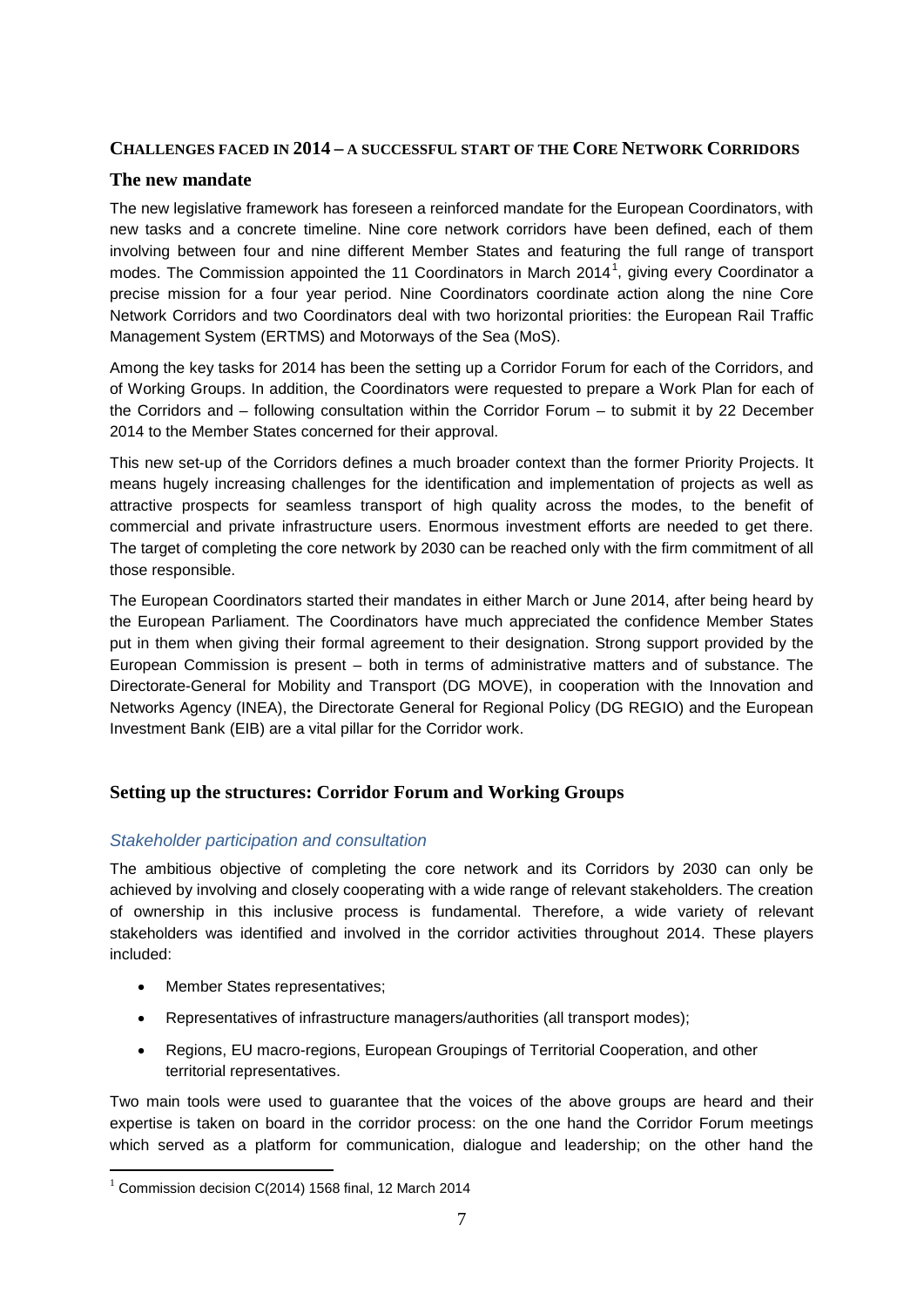(bilateral) contacts with these groups through missions and participation in (external) meetings and events.

#### <span id="page-9-0"></span>*Corridor Forum meetings and working groups*

With the full approval of the Member States concerned, four Corridor Forum meetings were organized with a gradually increasing number of stakeholders for each corridor in Brussels in 2014. The Member States played a central role in these meetings as they decided on whom to gradually invite to the Forum meetings.

The First Forum meeting with the Member States representatives in April 2014 served as official kickoff of the Corridor activities. Prior to the meeting, the consultants had presented a first progress report of their Corridor study which was the basis for the discussions amongst Member States. In particular, Member States agreed during this first meeting on the possible stakeholders to be involved in the upcoming Corridor Fora and the timing for the elaboration of the Corridor Work Plan and related study. This first meeting was also the moment to determine exactly the infrastructure belonging to the Corridor. Overall, the first Forum meetings were a real success and created a harmonious and constructive cooperation atmosphere amongst Member States and Coordinators.

Based on the fruitful discussions in the first Corridor Fora and on further research, the consortia presented a second progress report at the beginning of June 2014. This report which included mainly the review of studies and a detailed outline of the corridors was discussed during the second Corridor Fora whose participants were extended to rail infrastructure managers, ports and inland waterway authorities and the respective Rail Freight Corridor upon approval by the Member States. Strengthening the links with the Rail Freight Corridors and using synergies was particularly appreciated by all participants.

A third Forum meeting was held at the beginning of October 2014 with the participation of representatives of the regions along the corridors and the airports and road infrastructure managers, in addition to the previously involved stakeholders. At the time of this meeting, the corridor consultants were able to present the first results of their multi-modal transport market studies which were received with high interest by all stakeholders. In addition, the third Fora aimed at agreeing on the objectives and the critical issues of the corridor.

Finally, the fourth Forum meetings involving all previously mentioned stakeholders took place in mid-November 2014 with the aim of concluding the analysis of each of the nine core network corridors and more specifically its final study that was to lead up to the Work Plans. Moreover, it was enriching for the discussions that specific presentations on ERTMS, ITS and innovation were given during those meetings.

In addition to the four Corridor Forum meetings, two working groups were facilitated – one dedicated to ports and inland waterways (with presentations of Motorways of the Sea) and another one dedicated to regions – which met adjacent to the  $3<sup>rd</sup>$  and  $4<sup>th</sup>$  Forum meetings respectively.

#### <span id="page-9-1"></span>*Core network corridor studies as the analytical basis for the corridor work plans*

To support the European Coordinators in the preparation of the Corridor Work Plan – being the final outcome of the 2014 corridor activities – the European Commission launched nine Corridor studies. These studies aimed at providing a scientific basis for the definition of the Corridor Work Plan.

The studies were undertaken on a tender based analysis which however converged on request of the Member States as to best adapt to the common needs and the feedback received in the Corridor Forum meetings. In order to harmonise the work undertaken by the consultants, several joint meetings of the advisory teams of the Commission with all consultant leaders took place in Brussels. Those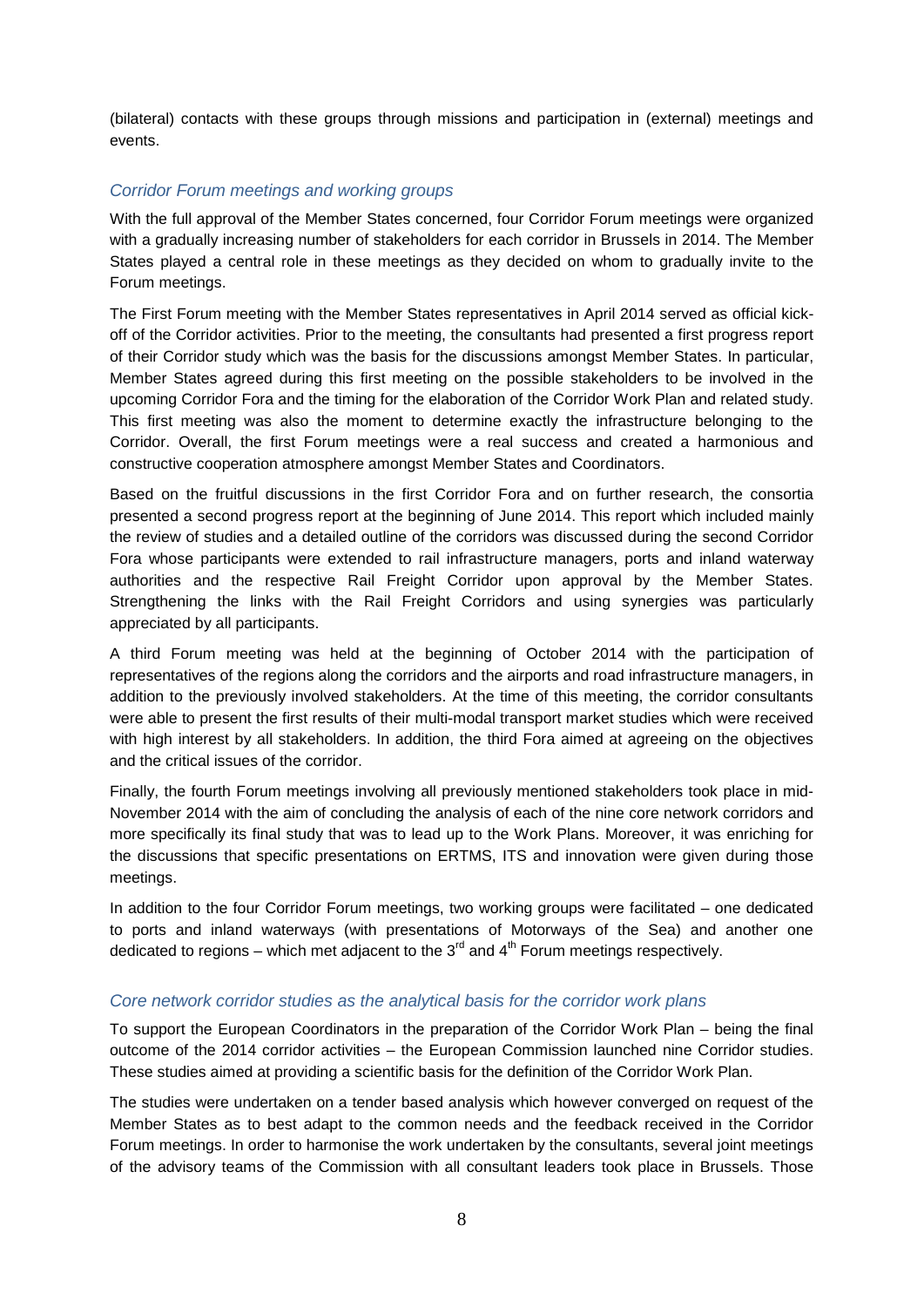meetings particularly aimed at streamlining the process as requested along the Forum meetings. For instance, a common structure for all Corridor studies was defined.

Each consultant group concluded in 2014 the following tasks:

- identification of stakeholders to be involved in the corridor activities as well as preparation, support and follow up of the meetings of the Corridor Forum;
- collection and review of all relevant and existing studies on the corridor as a whole or on sections and parts of the corridor;
- analysis of the relevant data on the infrastructure parameters and encoding of this data in the TENtec database;
- preparation of all elements of the study of the core network corridor, notably the corridor alignment, a transport market study, the definition of critical issues along the corridor and consequently of the corridor objectives and last but not least a list of planned investments.

| <b>CORRIDOR</b>                     | <b>LEAD EXPERT</b>                      |  |
|-------------------------------------|-----------------------------------------|--|
| <b>Baltic-Adriatic Corridor</b>     | Leigh Fisher Ltd., Bologna (IT)         |  |
| North Sea-Baltic Corridor           | Proximare, Tallinn (EE)                 |  |
| Mediterranean Corridor              | PWC, Rome (IT)                          |  |
| Orient/East-Med Corridor            | IC Consulenten, Vienna (AT)             |  |
| Scandinavian-Mediterranean Corridor | KombiConsult, Frankfurt/M. (DE)         |  |
| Rhine-Alpine Corridor               | HaCon Ingenieursges. mbH, Hannover (DE) |  |
| <b>Atlantic Corridor</b>            | TIS.pt, Lisboa (PT)                     |  |
| North Sea-Mediterranean Corridor    | Panteia BV, Zoetermeer (NL)             |  |
| Rhine-Danube Corridor               | IC Consulenten, Vienna (AT)             |  |

As the analytical work of the consortia progressed over time, the corridor consultants submitted in total three progress reports and one final report during 2014. Each report was used as the basis for the discussion with the stakeholders in the Corridor Forum meetings and thus enriched by the stakeholders' input.

Nine final corridor studies were issued by December 2014. Each corridor study included two important annexes: first of all, an indicative list of projects and investments which are planned for the completion of the core network corridor by 2030, together with their individual timing and financing. And secondly, a graphic illustration by means of maps of the compliance of the corridor network with the technical standards as defined by the TEN-T Regulation $^2$  $^2$ .

The European Coordinators have been grateful for the high-quality work and excellent collaboration throughout the year of the consultants' teams. Their analysis enabled the Coordinators to come to profound and scientifically based work plans.

#### <span id="page-10-0"></span>*Coordinators' missions and events*

In order to gain acceptance and ownership of all stakeholders relevant for the corridor, the European Coordinators strived to be as transparent as possible when developing the corridor work plan. Apart from informing about the corridor work on a dedicated page per corridor on the Commissions' website

<span id="page-10-1"></span><sup>&</sup>lt;sup>2</sup> http://ec.eu<u>ropa.eu/transport/themes/infrastructure/ten-t-guidelines/corridors/corridor-studies\_en.htm</u>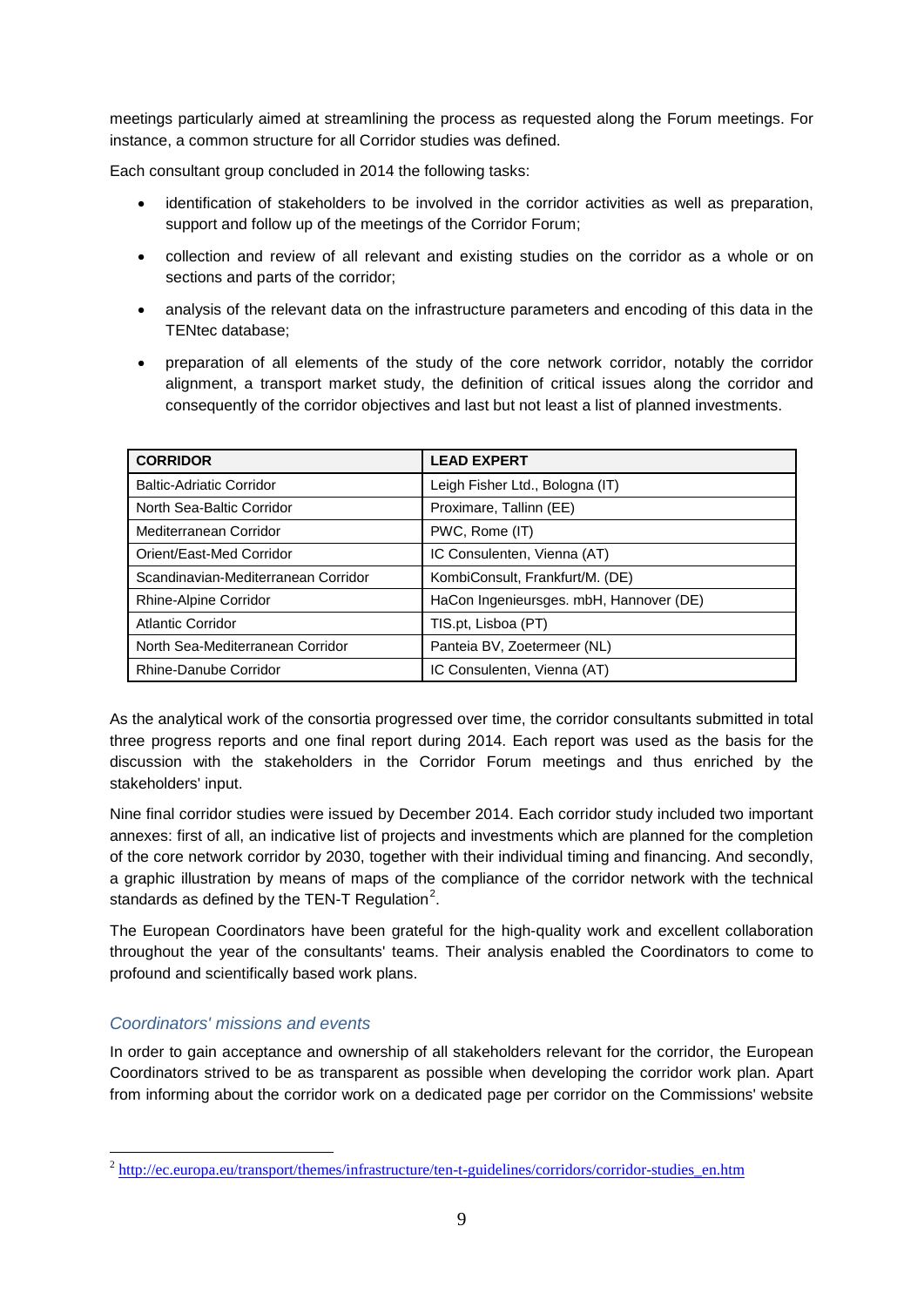and via press releases, they therefore looked for direct (bilateral) exchanges with the stakeholders, either through visits to the countries belonging to the corridor or by taking part in thematic events.

Various visits, mainly to the capitals along the Corridor, have taken place throughout 2014. In a first place, exchanges with the Ministries of Transport, at ministerial level, prepared the ground for the setting up of the Corridor Fora and paved the way for the approval of the corridor work plan. Those missions were partly accompanied by technical visits of relevant projects along the corridor and helped to ensure that, at national level, the key stakeholders were informed about the corridor process and not taken by surprise at the end of 2014 when the final Work Plans were submitted to the Member States for their approval.

#### <span id="page-11-0"></span>*Main benefits of the process*

Without any hesitation, 2014 was a huge success for the start of the Corridors and important milestones were reached. The Corridor studies led to a profound analysis of each Corridor. The alignment of each Corridor was exactly defined and stakeholders mutually agreed to it with only few issues for further action that have been specified in each of the Work Plans.

An in-depth check of the compliance of the Corridors with the technical standards and requirements, as laid down in the TEN-T regulation, was provided for. This resulted in precise maps which give a good overview of where the Corridors stand in terms of compliance. Another important milestone was the transport market study which was a first of its kind as it involved all modes of transport along each corridor. Finally, a detailed overview of the investments needed on each Corridor in order to achieve the EU target by 2030 was given. This list of projects is indicative only and non-exhaustive as it was a bottom-up exercise with inputs from various national stakeholders. Further projects will certainly still be emerging in the future.

Nevertheless, this evolving project list is exceptional as it defines for the first time a concrete budget that would be needed to realise each Corridor. The projects listed in the Corridor Work Plan can be financed by means of various financing sources, either public or private, local, regional, national or EU (including EIB, CEF, ERDF and Cohesion Fund) funding. The list of projects in the Corridor Work Plan therefore goes clearly beyond the list of the pre-identified projects of the Connecting Europe Facility (CEF). The project lists already allow to better assess the financing needs of the coming years and to better evaluate the EU added value of projects. In this respect, these lists are also an important element for the implementation of the Juncker investment package because they probably present the most concrete project pipeline that exists in the transport sector so far.

Besides the analytical work, the established discussions in the Forum meetings and the many bilateral meetings led to a sound cooperation basis for future work. Trust in the Corridor work was established and not only Member States gained real ownership of the process. The established Corridor Fora are perhaps one of the most striking examples that multimodality is in elaboration as it brought all modal actors together and led to a very constructive dialogue. It was also the first time that subjects of innovation, ITS, sustainability and interoperability were brought in. At the same time, the exchange with the Rail Freight Corridors was strengthened.

Finally, a high political visibility of the corridors was reached through the participation of the European Coordinators in the Informal Council in Milano and various other coordinated visits, even with the joint participation of several of the European Coordinators, to Member States.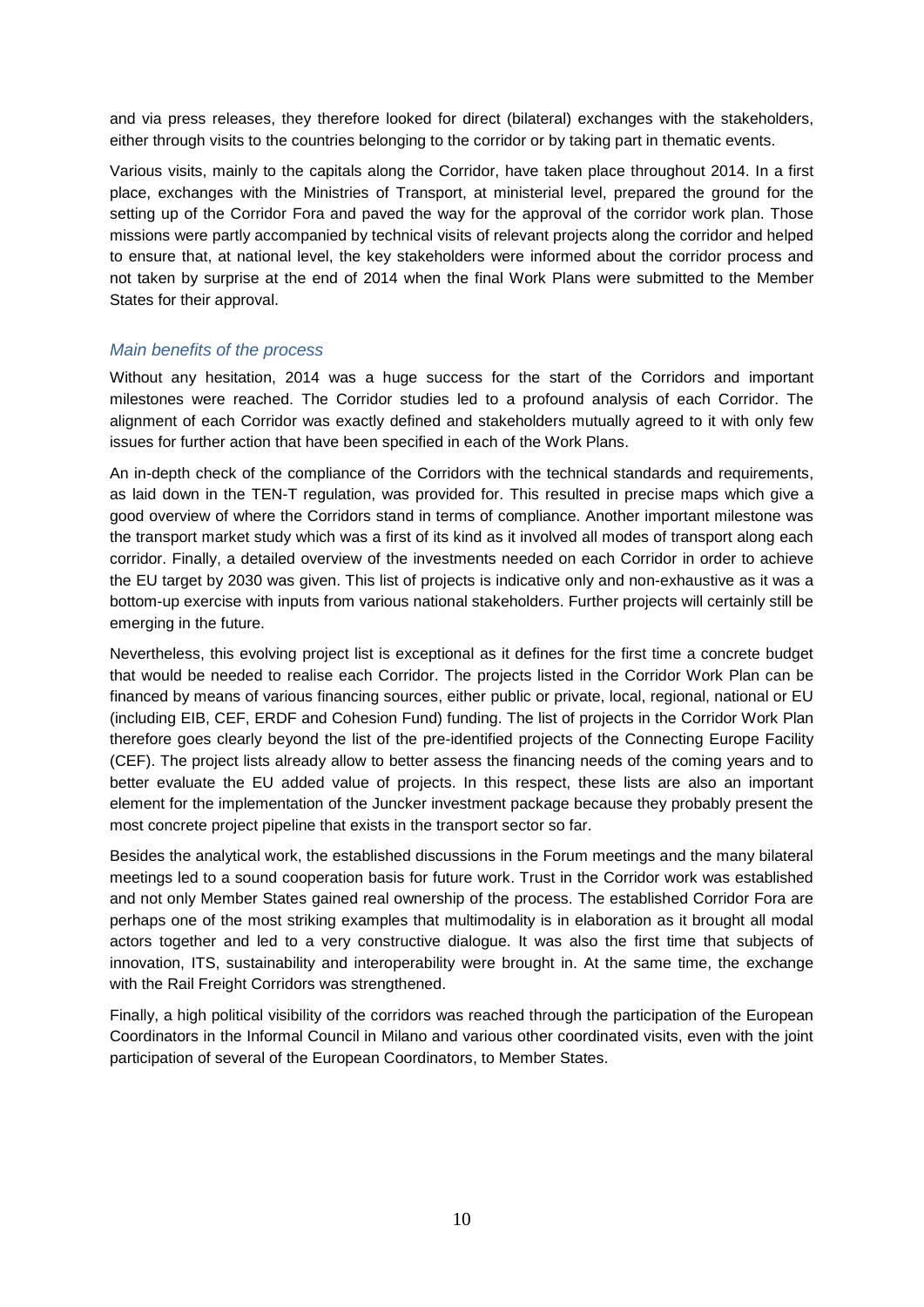#### <span id="page-12-0"></span>**The Work Plans**

#### <span id="page-12-1"></span>*Core Network Corridor Work Plans*

On 22 December 2014, at the conclusion of the first year of core network governance, each European Coordinator submitted to the Members States concerned the Work Plan for the Corridor (s)he is responsible for. The nine Corridor Work Plans thereby follow a common and coherent structure, logically resulting also from a coherent approach that was applied for the elaboration of the nine Corridor studies.

While taking into account the objectives and the general priorities of the TEN-T network, as set out in Regulation (EU) 1315/2013, each Work Plan looks at the specificities (raison d'être) of each Corridor. It includes the description of the Corridor's characteristics for each mode of transport, an analysis of the compliance to the required technical infrastructure parameters and the identification of bottlenecks, missing links, cross-border mismatches and level of infrastructure development in each Member State and, where applicable, in third countries. This resulted in precise maps which give a good overview of where the Corridors stand in terms of compliance. Another important milestone was the transport market study which was a first of its kind as it involved all modes of transport along each corridor.

Until now there was no clear picture of the actual transport infrastructure condition across the European Union. The extensive activity of the European Coordinators allowed for a better understanding of the challenges and opportunities at the level of each Corridor.

With the drafting of this first issue of the Work Plans a summary of the status of infrastructures, the identification of urgent interventions, not only as singular verification, but in a continuous mode through the Corridor analysis has been achieved. Not only do the Work Plans address the issue of infrastructure but they also look at wider transport policy objectives, such as interoperability, multimodality and sustainability. They highlight the European importance of every single connection in a multimodal context that each Member State and each infrastructure manager has to take into account when being confronted with investment decisions.

The extensive list of projects, annexed to the Work Plans, plays an important role: firstly by identifying what are the ongoing interventions, secondly by proposing mature and complementary actions, thirdly by putting all these information in a context of costs and of a realistic timetable. This detailed overview of the investments needed on each Corridor in order to achieve the EU target by 2030 has been established even if this list of projects is only indicative and non-exhaustive as it was a bottom-up exercise with inputs from various national stakeholders. Further projects will certainly still be emerging in the future.

It is this multimodal and interoperable dimension that provides a full picture which puts national transport programmes of every Member State in the wider European context where single state's interests are taken into account while addressing the needs and interests of neighbouring countries.

The Work Plans draw also a picture of the environmental challenges, addressing such issues as air and noise pollution, availability and use of clean fuels, greenhouse gas emissions. Impact on urban areas around major urban nodes along the Corridors is also analysed. However these subjects have not yet been analysed exhaustively.

It also includes an outline on where each corridor stands in terms of interoperability and intermodality and which operational and administrative barriers are still to be faced. The Work Plans thus aim at providing a comprehensive overview of the strengths and weaknesses of the corridors.

Based on this in-depth analysis, the Corridor Work Plans define the objectives for each Corridor in line with the objectives and priorities of the TEN-T Regulation. Most importantly, each Work Plan includes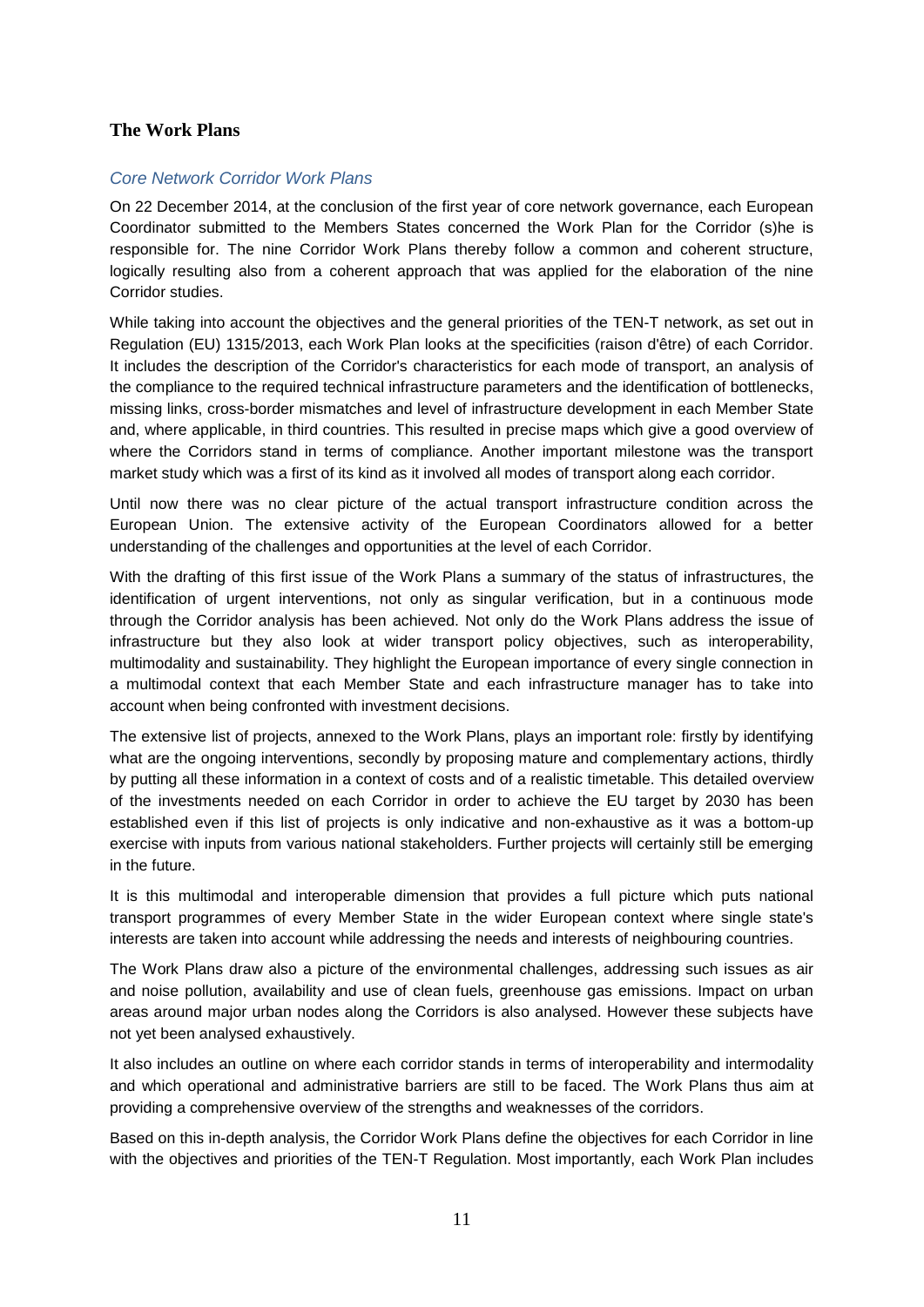detailed recommendations and development priorities for the Corridor and defines the key projects for the removal of the identified bottlenecks.

For the Member States concerned by the respective Corridors, it is wished for that the work plans provide investment guidance at national level, in return for the benefits to be drawn from the European network approach. Member States – closely cooperating with the respective European Coordinator – therefore, assume a vital role in developing and implementing the Work Plans. It was therefore of utmost importance that the Work Plans were received by Member States with a great satisfaction. Indeed, only few technical comments and factual corrections were made by Member States which allowed for a very smooth approval process. The approved Work Plans will now guide the work throughout the upcoming months and years.

The concept of the core network Corridors was intended to bring about a paradigm shift in the planning and implementation of infrastructure projects, from a strictly national/regional perspective towards the European approach to investment in infrastructure. The Work Plans are the first step in this direction as they aim at achieving a better coordination of different projects on a trans-national basis, thereby maximising network benefits.

The Work Plans and their annexes, based on a lengthy and widely shared process, represent the necessary tool for Coordinators and for Member States to pursue a coherent development of the Corridors. Work plans are living documents that will be regularly updated following major events and /or macro changes in transport needs.

Such major events are not only limited to external factors, but include inter alia call for proposals, like the one of the Connecting Europe Facility (CEF) Programme that has been closed on 3 March 2015. These are milestones where the evaluation and the awarding of projects will speed-up the development of each corridor, consequently requiring a new analysis of missing links, cross-border sections and nodes development to update the list of needed interventions.

Macro changes may also arise from external events like climate change analysis and future obligations, new energy sources development, cost of fuel or even changes in traffic flows.

Until now there was no clear picture of the actual transport infrastructure condition across the European Union. The intensive activity of the European Coordinators allowed for a better understanding of the challenges and opportunities at the level of each corridor.

#### <span id="page-13-0"></span>*Horizontal priority: ERTMS*

The slow-moving developments in ERTMS over the last years have led to the conclusion of the European ERTMS Coordinator to introduce a Breakthrough Program for ERTMS that should give a boost to the European wide deployment. The deployment of ERTMS has reached the point of no return: there is no doubt anymore that ERTMS is the unique control and command system to be introduced in Europe. At the same time, we all need to be aware of the fact that it is the last chance to make it a success story: on the way to this point all involved parties have to give up something and need to be able to find a compromise with others.

The Breakthrough Program is introduced at the right time: technical stability has already been achieved, since Baseline 2 and Baseline 3 are available and constitute the legally binding specifications. Beside the - for many Member States - unrealistic deadlines of the current European Deployment Plan (EDP), the introduction of the nine multimodal core network corridors has reinforced the need to review the EDP and the deadlines defined in 2009: it is time to establish a more realistic European Deployment Plan with a definite time horizon of 2030 and an extended geographical scope (instead of six ERTMS Corridors it should cover nine Corridors). Furthermore, the Commission provides a significant amount of contribution through the Connecting Europe Facility (CEF, up to  $\in$  1.1 billion only for ERTMS) and European Structural and Investment Funds (in total € 35 – 40 billion for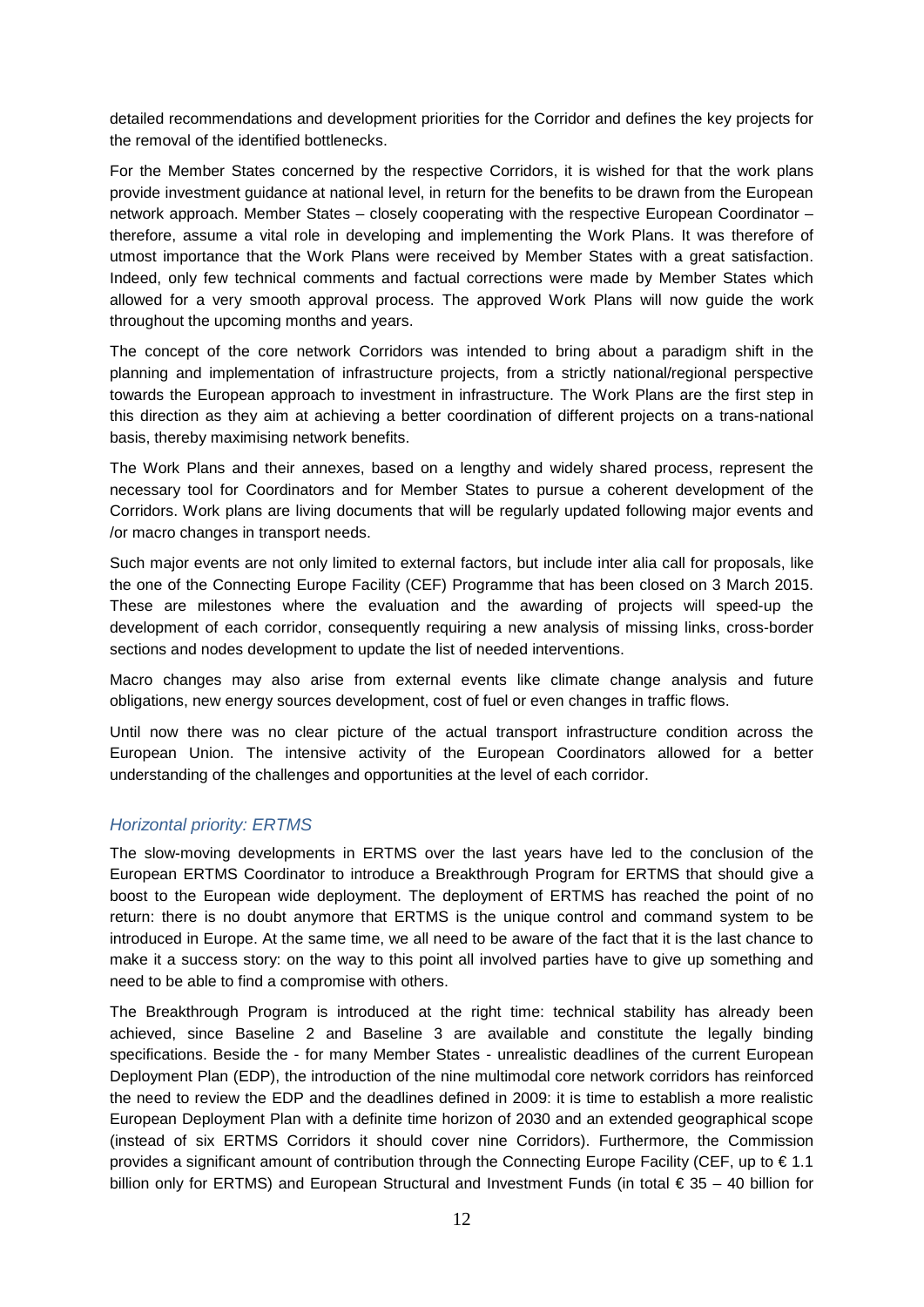transport). In addition, the CEF provides for financial instruments to promote substantial participation in infrastructure investment by private investors and financial institutions.

The European Coordinator for ERTMS proposed in his work plan a breakthrough program established on the basis of four principles. The first principle is the "Users first" and not "Designers first" approach that shall facilitate the competitive situation of the Railway Undertakings as users. Secondly, he urges the complete definition of standardised on-board equipment compliant with ETCS Baseline 3. Third principle indicates the entire priority and focus on deployment; finally the system cost reduction for ERTMS shall be one of the main objectives in the upcoming years achieved inter alia through harmonisation of rules.

The coherence between the ERTMS Work Plan and the Corridor Work Plans has been guaranteed upfront by ensuring their compatibility, but with a clear separation of roles. Where the Corridor Work Plans are descriptive in nature, highlighting the state of the art, the ERTMS Work Plan clearly proposes how to tackle this situation for each of the Corridors, leading directly to the new Deployment Plans for each of the Corridors with concrete completion deadlines. Specific focus is given to the cross-border sections that are crucial points of ERTMS deployment along the corridors*.*

#### <span id="page-14-0"></span>*Horizontal priority: Motorways of the Sea*

In parallel with the Corridor Work Plans and the ERTMS Work Plan, a Work Plan has been sent for Motorways of the Sea. The Regulation establishing the Guidelines for the trans-European transport network foresees in article 21.4 that a "detailed implementation plan" be presented by the European Coordinator for Motorways of the Sea two years after his designation. This implementation plan shall therefore be ready by March 2016.

In order to ensure the coherence between the developments that are ongoing for the nine Corridors, the Coordinator presented in each of the Forum meetings the subject of Motorways of the Sea and the focus that shall be put in his future implementation plan. In parallel to the ERTMS Work Plan, the implementation plan will look in detail to all Motorways of the Sea along each of the Corridors, analysing the hinterland connections and sea side connections in each of the core network ports of the corridor, ensuring the full functioning of the maritime dimension of each Corridor and thereby contributing to the modal shift along each Corridor. Again, like for ERTMS, each Corridor will describe the situation, but the implementation plan for Motorways of the Sea will propose the appropriate solutions.

Furthermore, the future implementation plan will continue to address the other main dimensions of Motorways of the Sea, being the accessibility to the entire trans-European transport network via all other core and comprehensive network ports, the environmental dimension of the maritime sea links of the trans-European transport network and the actions known under the term of "wider benefits", including aspects like navigability, education, icebreaking etc, described in article 21.3 of the Guidelines.

Motorways of the Sea are "Forum Conferences", where each one of them addresses a given priority and where the consultation and interaction with the stakeholders is done. The first Forum Conference took place in Gothenburg in November 2014 being attended by more than 200 stakeholders and focussing on the Environment/Reduced Emissions. Four more Forum Conferences are planned to feed the "detailed implementation plan".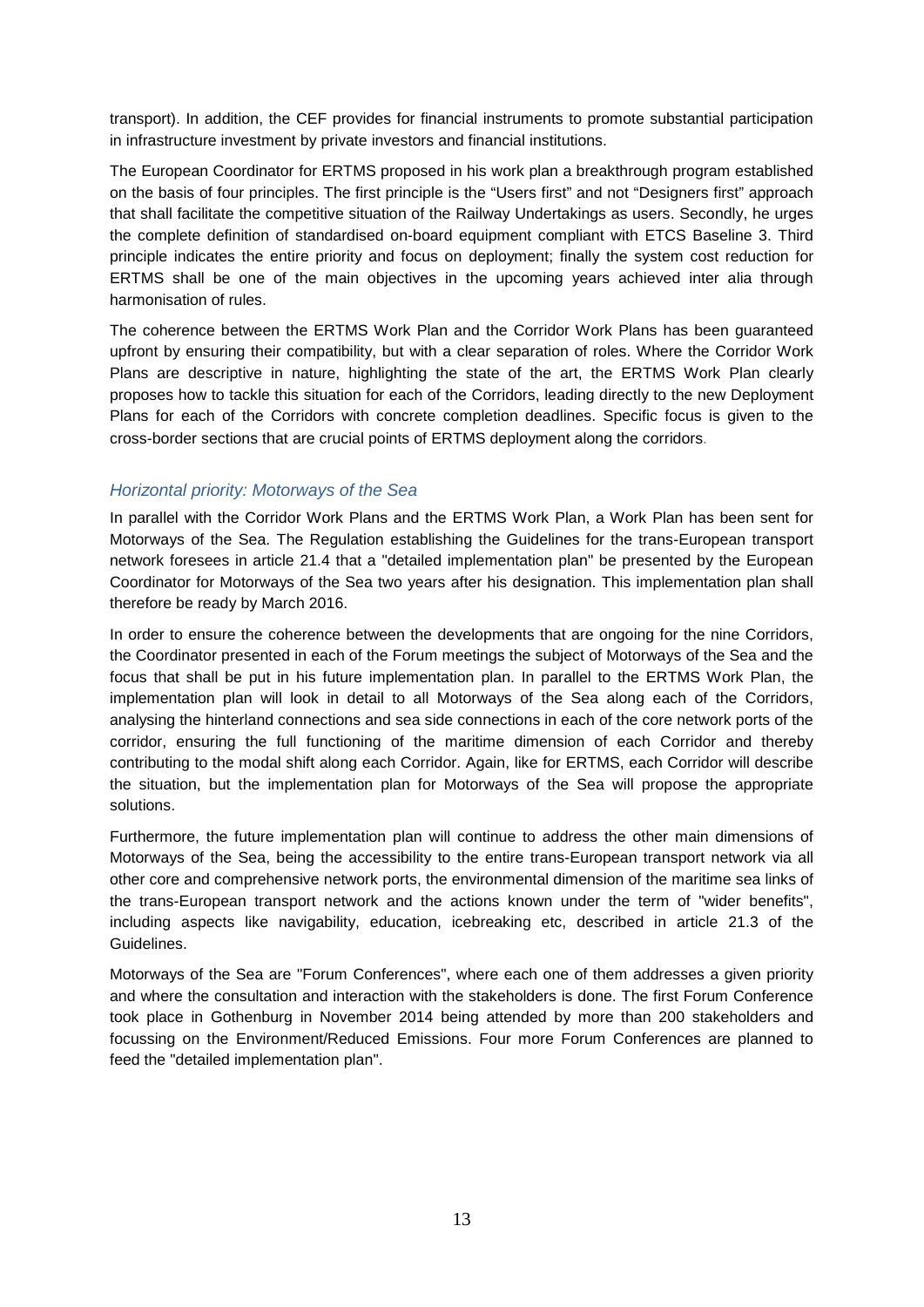### **Contacts**

| <b>CORRIDOR</b>                | <b>MEMBER STATES</b>                      | <b>EUROPEAN COORDINATOR</b>                                      | <b>CONTACT</b>                                              | <b>WEBSITE</b>                                                                                                |
|--------------------------------|-------------------------------------------|------------------------------------------------------------------|-------------------------------------------------------------|---------------------------------------------------------------------------------------------------------------|
| <b>Baltic-Adriatic</b>         | PL, SK, CZ, AT, SI, IT<br>(6)             | Kurt Bodewig (DE)                                                | silke.brocks@ec.europa.eu                                   | http://ec.europa.eu/transport/themes/infrastructu<br>re/ten-t-guidelines/corridors/bal-adr_en.htm             |
| North Sea-Baltic               | NL, BE, DE, PL, LT, LV,<br>EE, FI(8)      | Pavel Telička (CZ) until July<br>2014 / Catherine Trautmann (FR) | vera.kissler@ec.europa.eu                                   | http://ec.europa.eu/transport/themes/infrastructu<br>re/ten-t-guidelines/corridors/northsea-<br>baltic en.htm |
| Mediterranean                  | ES, FR, IT, SI, HR, HU<br>(6)             | Laurens Jan Brinkhorst (NL)                                      | gunther.ettl@ec.europa.eu                                   | http://ec.europa.eu/transport/themes/infrastructu<br>re/ten-t-guidelines/corridors/med_en.htm                 |
| Orient/East-Med                | DE, CZ, SK, AT, HU,<br>RO, BG, GR, CY (9) | Mathieu Grosch (BE)                                              | patrick.vankerckhoven@ec.europa.eu                          | http://ec.europa.eu/transport/themes/infrastructu<br>re/ten-t-guidelines/corridors/orient-<br>eastmed_en.htm  |
| Scandinavian-<br>Mediterranean | FI, SE, DK, DE, AT, IT,<br>MT(7)          | Pat Cox (IE)                                                     | leo.huberts@ec.europa.eu<br>menno.van-der-kamp@ec.europa.eu | http://ec.europa.eu/transport/themes/infrastructu<br>re/ten-t-guidelines/corridors/scan-med_en.htm            |
| Rhine-Alpine                   | NL, BE, DE, FR, IT (5)                    | Ana Palacio (ES)                                                 | lukasz.wojtas@ec.europa.eu                                  | http://ec.europa.eu/transport/themes/infrastructu<br>re/ten-t-guidelines/corridors/rhine-alp_en.htm           |
| Atlantic                       | PT, ES, FR, DE (4)                        | Carlo Secchi (IT)                                                | carlo.de-grandis@ec.europa.eu                               | http://ec.europa.eu/transport/themes/infrastructu<br>re/ten-t-guidelines/corridors/atlantic_en.htm            |
| North Sea-<br>Mediterranean    | IE, UK, FR, NL, BE (5)                    | Péter Balázs (HU)                                                | andreas.faergemann@ec.europa.eu                             | http://ec.europa.eu/transport/themes/infrastructu<br>re/ten-t-guidelines/corridors/northsea-<br>med_en.htm    |
| Rhine-Danube                   | FR, DE, AT, CZ, SK,<br>HU, HR, RO, BG (9) | Karla Peijs (NL)                                                 | cesare.bernabei@ec.europa.eu                                | http://ec.europa.eu/transport/themes/infrastructu<br>re/ten-t-guidelines/corridors/rhine-dan_en.htm           |
| <b>ERTMS</b>                   | All MS with railways                      | Karel Vinck (BE)                                                 | judit.bertrand@ec.europa.eu                                 | http://ec.europa.eu/transport/modes/rail/interope<br>rability/ertms/index_en.htm                              |
| Motorways of the<br>Sea        | All maritime MS                           | Brian Simpson (UK)                                               | Jose.Anselmo@ec.europa.eu                                   | http://ec.europa.eu/transport/modes/maritime/m<br>otorways_sea/index_en.htm                                   |